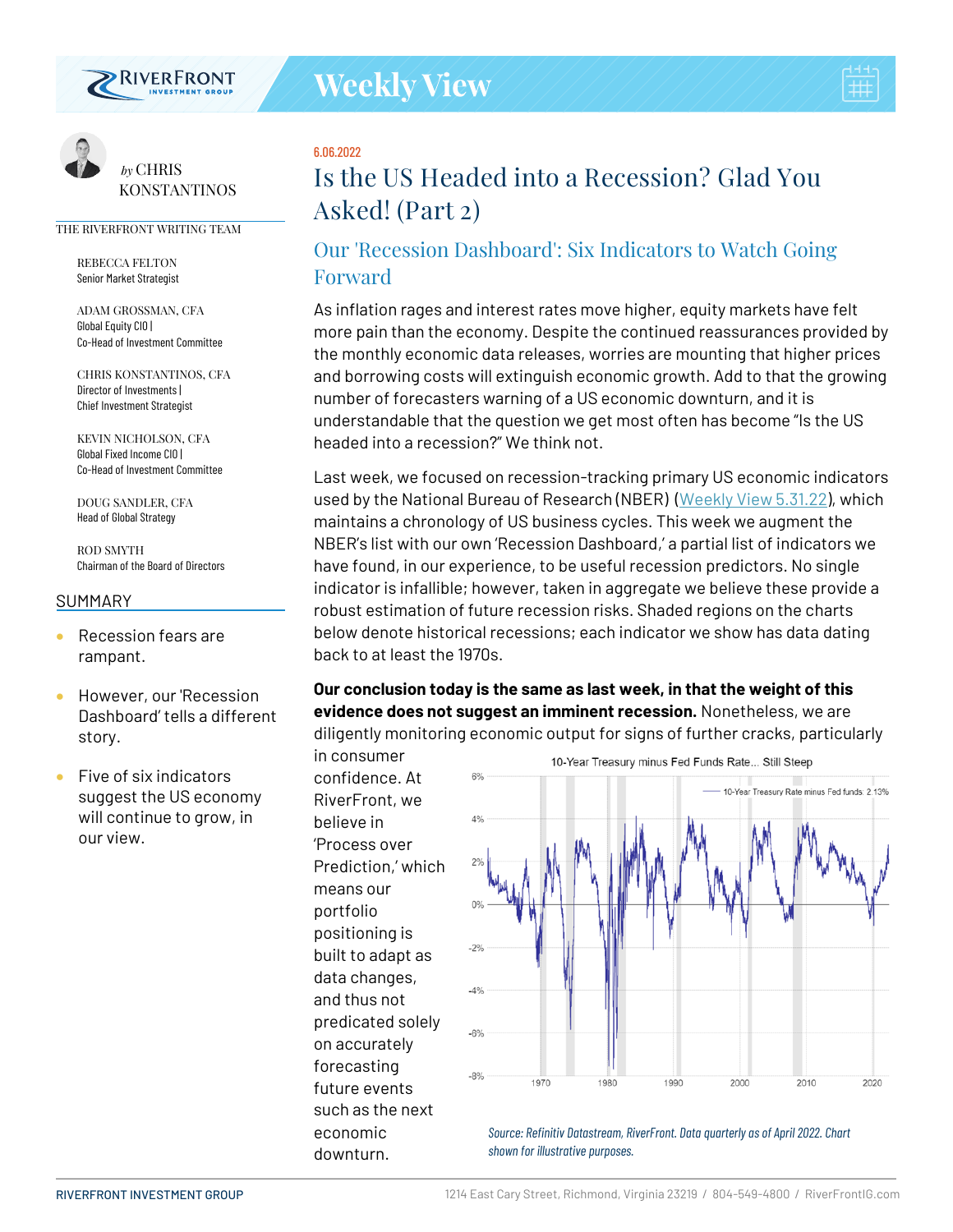



### Yield curve: *Positive* - Not Flashing Warning Yet

The difference between 10-year Treasury and Federal Funds (Fed Funds) yields -aka the 'yield curve'- is still positive as 10-year yields are higher (see chart, previous page). An 'inverted' yield curve (10-year yields lower than Fed Funds) has historically been a reliable signal of impending recession, in our view. After the 10yr-Fed Funds curve inverts, a recession typically starts a year later.



*Source: Refinitiv Datastream, RiverFront. Data quarterly as of April2022. Chart shown for illustrative purposes.*

Since the yield curve is still positive and steepening (see chart, left), we view this as a positive sign that a recession is not imminent.

#### **Change in Payrolls:**

Slowing in employment trends can give important warning signals concerning the health of the economy. In our experience, a slowing of payroll growth at or below 1% tend to presage recession. Currently, payrolls are growing about 5% year-over-year, and recently reversed back up.

**Unemployment:** Other employmentrelated signals we like to follow include the 'Sahm Rule'<sup>1</sup> , which is triggered when the three-month moving average of the national

unemployment rate rises by at least 0.5% percentage points or more relative to its low during the previous 12 months. Similar to payrolls, this indicator is also in a constructive zone, in our opinion.

#### Consumer Confidence: *Negative* - Confidence Clearly Slipping

The psyche of the US consumer is important, given that consumer spending represents a significant portion of our economy.

A large drop in the difference between the Conference Board's Consumer Expectations Index and the Present Situation Index usually precedes recession (see chart, right).



<sup>1</sup> [The Sahm Rule With The Eponymous Economist : The Indicator from Planet Money : NPR](https://www.npr.org/2019/11/26/783120728/the-sahm-rule-with-the-eponymous-economist)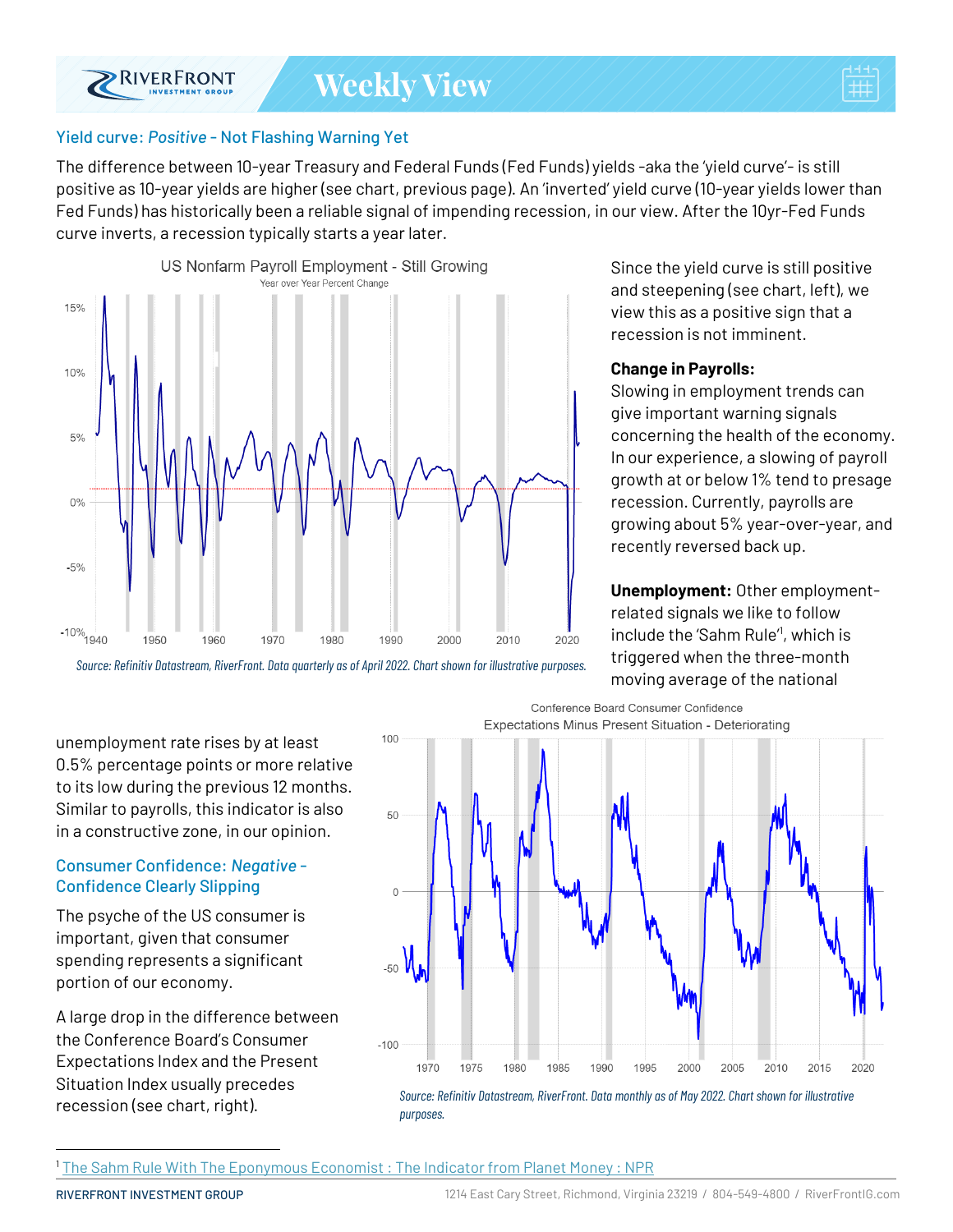We believe, this is arguably the only concerning data point in our 'dashboard'. Currently, it is near levels that have suggested recession in the past. We will continue to monitor health of the consumer closely from here.

#### Construction Spending and Heavy Truck Sales: *Positive* - Data Remains Strong

**Construction Spending:** Construction plays an important role as a job creator across many industries and as a driver of demand for both natural resources and finished goods. Currently, construction spending is growing at around 12%, a positive in our opinion, for future GDP growth.

**Heavy Truck Sales<sup>2</sup> :** Another related data point is yearly heavy truck sales which are running at 37k units/month - at the high end of its historical range suggesting a strong economy, in our view.

#### **Lending:** *Positive* **– Access to Capital Remains Robust**

Capital represents 'lifeblood' for most businesses. Without access to capital, companies are unable to grow and may even need to restrict existing operations.





*Source: Refinitiv Datastream, RiverFront. Construction data monthly as of April 2022. GDP data as of Q1 2022. Chart shown for illustrative purposes.*

> Bank loan creation grew at a historically strong year-over-year rate in May of this year (see chart, left), suggesting to us that companies still are both willing and able to access capital for growth initiatives, hiring, and recapitalization.

#### Leading Economic Indicators (LEI): *Neutral* – Well Above Zero, Decelerating

The Conference Board's 'Leading Economic Indicators' (LEI) is a predictive variable that is designed to anticipate turning points in the business cycle by roughly seven months.

The LEI is comprised of 10 indicators related to employment, business orders, residential housing demand, stock market prices, and bond market credit conditions.

*Source: Refinitiv Datastream, RiverFront. Bank Loan data monthly as of May2022. GDP data as of Q1 2022. Chart shown for illustrative purposes.*

<sup>2</sup> *Heavy trucks weigh over 26,000 pounds and include 18-wheeler tractors, cement mixers, and city buses.*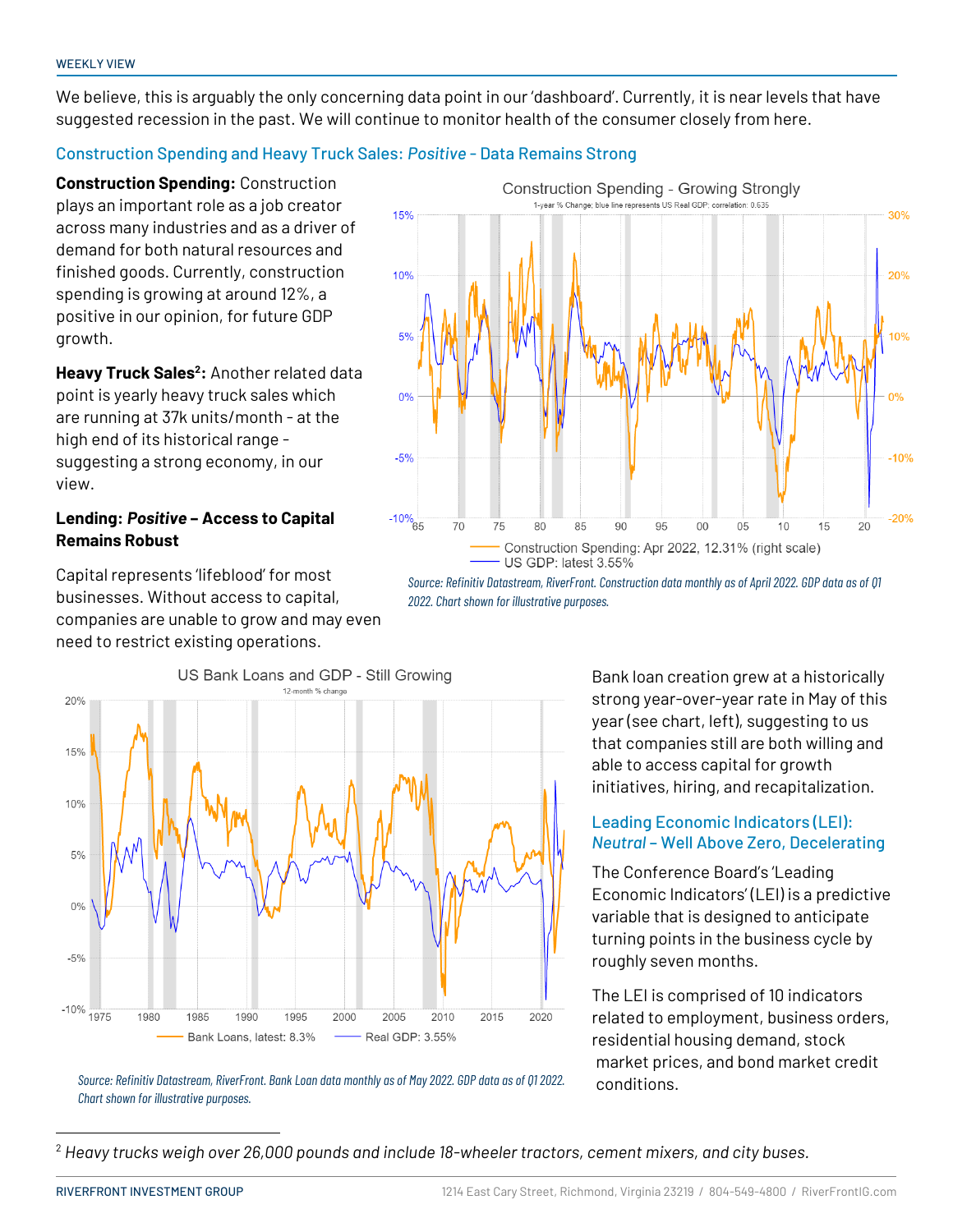The change in LEI is still well above zero (see chart, right), suggests to us, positive GDP growth in the future. The LEI has declined back to levels we associate with a healthy economic backdrop.

#### LEI From a Historical Perspective: Current Expansion Appears to Have Plenty of Room to Run

In analyzing LEI behavior during economic expansions over the last 60 years, we think it is worth pointing out that the current expansion (4/2020 to today – thick blue line, chart below) appears early in its lifecycle relative to most others.

As measured by the LEI reading, the current expansion has also been the strongest through its first two years coming out of recession.





This suggests to us that the current economic expansion is likely to continue for the foreseeable future, but its pace may need to cool further, creating uncertainty.



#### **Conclusion**

A strong economy, such as we have had, usually causes the Federal Reserve to raise rates. This tends to make investors nervous as to whether rising rates will end the expansion. If, as we expect, economic growth slows, but remains positive, we think the bull market in stocks can resume. However, it may take many more months for the fear of recession to die down.

*Source: Refinitiv Datastream, RiverFront. Data as of April 2022. Chart shown for illustrative purposes.*